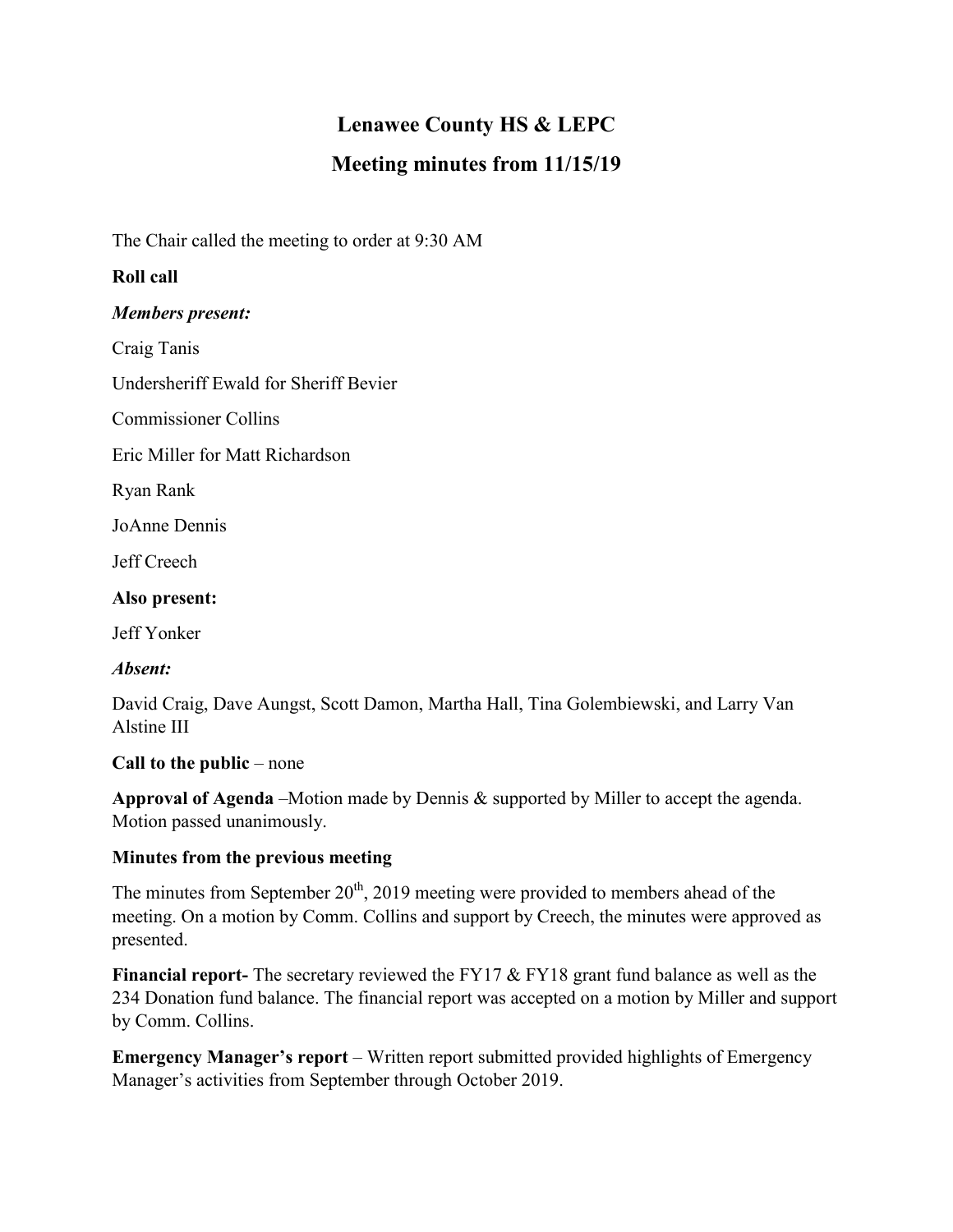**E-911 updates** -Lt. Aungst provided the committee a written report and in his absence, Undersheriff Ewald gave an update on the 800 MHz radio project.

**Health sub-committee-** Written report was provided.

**Drone Sub-committee** – Rank updated the committee on pilot training, policies and procedures manual, and receipt of COA from the FAA.

#### **Old Business**

Tanis updated the committee on:

- Receipt and delivery of 800 MHz radio batteries from approved grant project
- Cancellation of ICS-300 class due to lack of participation
- Formation and first meeting of the Lenawee School Safety Committee

#### **New Business**

- Grant Requests
	- o FY18 SHSP & FY18 LETPA RAVE Alerts annual renewal. A request was made by Tanis to renew RAVE Alerts for one year at a cost not to exceed \$12,500 - \$6,250 from FY18 SHSP and \$6,250 from FY18 LETPA. Motion was made by Creech and supported by Comm. Collins. Motion passed unanimously.
	- o 234 Donation Fund Drone Tablet. A request was made by Rank to purchase a tablet for use with the County Drone not to exceed \$1,500 using the 234 Donation funds. Motion was made by Miller and supported by Undersheriff Ewald. Motion passed unanimously.
	- o FY18 LETPA CDR Accident Investigation system. A request was made by Undersheriff Ewald to purchase a new CDR Accident Investigation system for use by the Sheriff's Office Road Patrol not to exceed \$4,000 from FY18 LETPA funds. Motion was made by Dennis and supported by Miller. Motion passed unanimously.
- Tanis updated the committee on a diesel fuel spill that occurred on 11/10/19 at approximately 20:20. A tractor traveling on Medina Rd. near Morey Hwy. caught fire and caused the fuel tank to rupture and discharge approximately 100 gallons of diesel fuel. Morenci FD made all the proper contacts with EGLE and diked the ditch with sand and booms. The owner of the tractor made contact with a clean-up company to remedy the discharged fuel.
- Jeff Creech will retire from Wacker Chemical on 12/31/19 and will no longer represent the Chemical Sector on the LEPC. The Chemical Consortium has been notified and will nominate a new representative in the near future for approval.
- Tanis updated the committee on the County's Hazard Mitigation Plan which is expired. The County has entered into a contract with East Michigan Council of Governments (EMCOG) to update the Hazard Mitigation Plan and apply for grant funding to assist with the update. Once the grant is approved and EMCOG is ready to move forward, Tanis will reach out to members of the committee to sit on the Hazard Mitigation Plan update committee.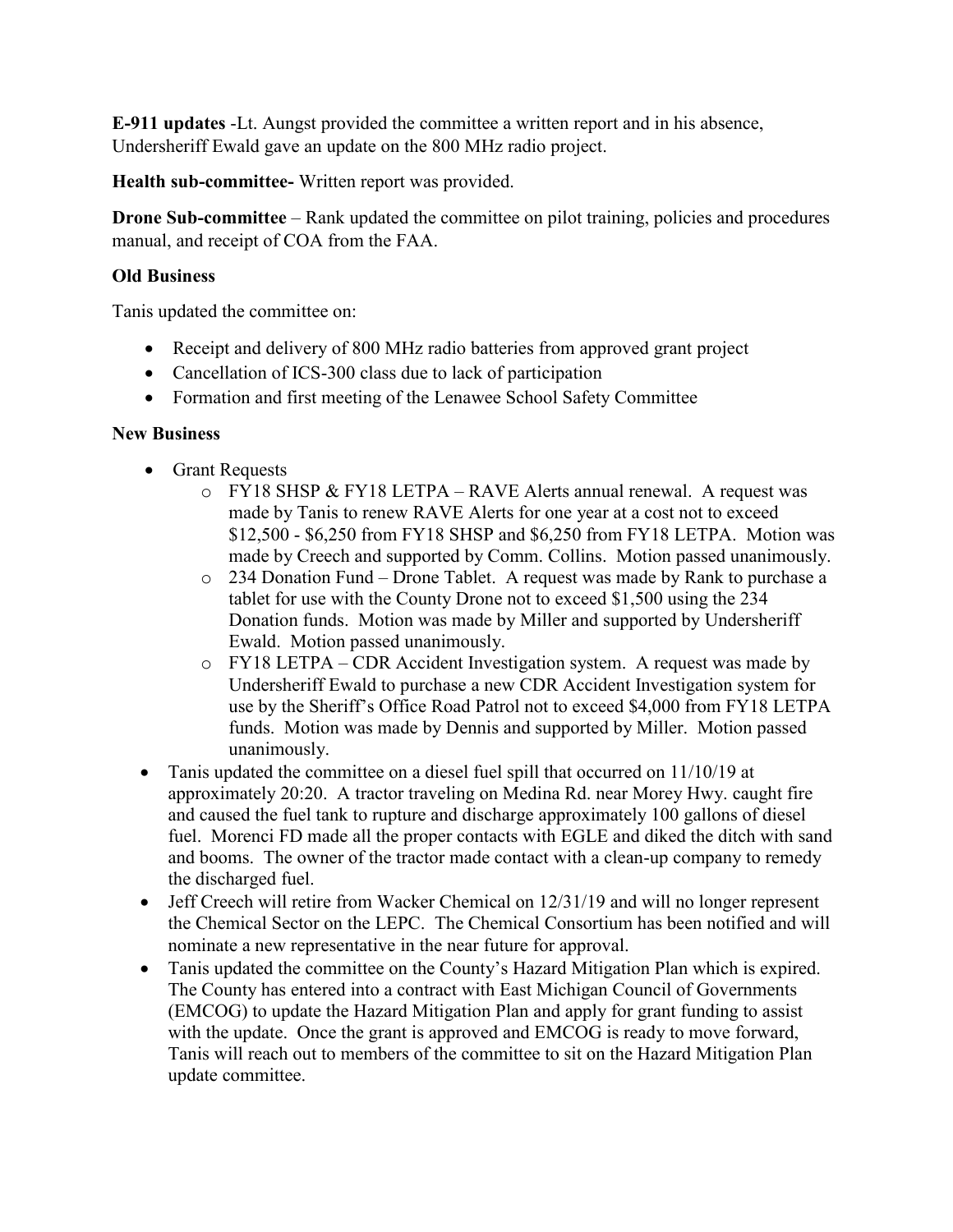- All positions on the LEPC expire on 12/31/19. All current members, with the exception of Jeff Creech, have agreed to serve another 2 year term expiring 12/31/22. Absent members agreed prior to the meeting to continue serving another 2 year term.
- Officer Elections Chair and Vice Chair. Comm. Collins made a motion for the current Chair (Ryan Rank) and Vice Chair (Larry Van Alstine III) to serve another term. Rank accepted and Van Alstine III accepted verbally prior to the meeting. Miller supported the motion and the motion passed unanimously.

# **2020-2022 LEPC Board Members**

- o Fire Service Scott Damon
- o Local Law enforcement Larry Van Alstine III, (ALT) Charles Weir
- o County Law Enforcement Sheriff, Troy Bevier, (ALT) Undersheriff, Jeff Ewald
- o Emergency Management- Craig Tanis, (ALT) Jeff Betz
- o Emergency Medical Service Ryan Rank, (ALT) Nic Wilson
- o Public Works David Craig, (ALT) Jason Schaindt
- o Public Safety Communications David Aungst, (ALT) Corrine Perdue
- o Government Representative Commissioner, Terry Collins
- o Private Security- Joanne Dennis, (ALT) Mario Bernardo
- o Local Public Health-Martha Hall, (ALT) Susie Dice
- o Health Care- Tina Golembewski, (ALT) Pat Macek
- o Cyber/ IT Matt Richardson, (ALT) Eric Miller
- o Mass Care Services Vacant
- o Chemical facilities Vacant

#### **All appointments are 2 yr. terms. Current terms expire 12/31/22**

## **2020 LEPC Board Officers**

- o Chair Ryan Rank
- o Vice-chair Larry Van Alstine III
- o Secretary Emergency Manager as Mandated
- 2020 Meeting Schedule. Tanis proposed meeting the  $3<sup>rd</sup>$  Friday of the even months for the 2020 calendar year as follows:
	- $\circ$  February 21st 9:30
	- $\circ$  April  $17^{\text{th}} 9:30$
	- $\circ$  June  $19^{th} 9:30$
	- o August  $21<sup>st</sup> 9:30$
	- o October  $16^{th} 9:30$
	- $\circ$  December  $18^{th} 9:30$

Motion was made by Miller and supported by Creech. Motion passed unanimously.

#### **Call to the Public**- none